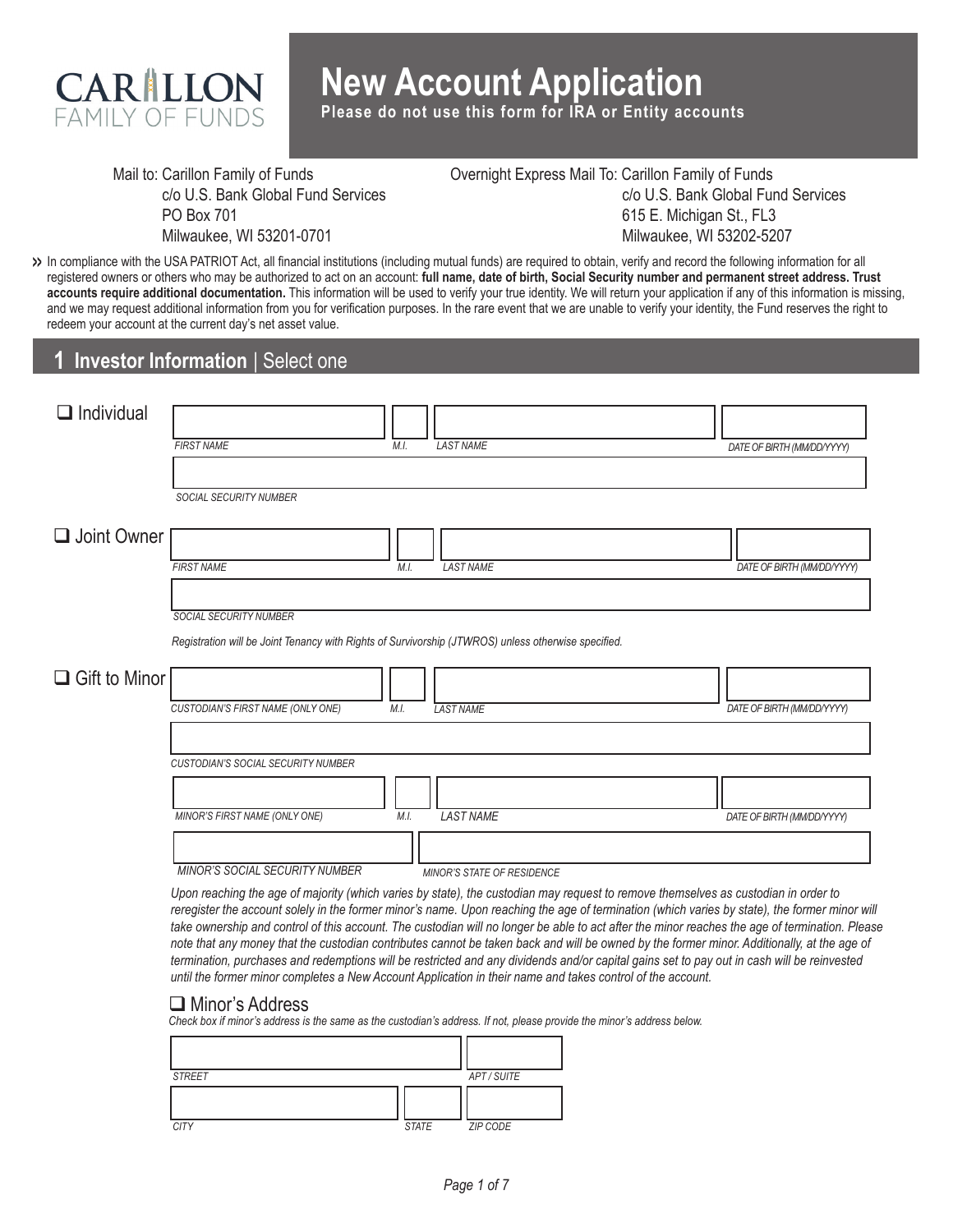# $\Box$  Trust

| NAME OF TRUST                            |                                |
|------------------------------------------|--------------------------------|
|                                          |                                |
| NAME(S) OF TRUSTEE(S)                    |                                |
|                                          |                                |
|                                          |                                |
| SOCIAL SECURITY NUMBER / TAX I.D. NUMBER | DATE OF AGREEMENT (MM/DD/YYYY) |

**You must supply documentation to substantiate existence of your trust such as your Trust Agreement (including the powers and limitations section(s)), or Certificate of Trust.**

# **2 Permanent Street Address**

*Residential Address or Principal Place of Business - Foreign addresses and P.O. Boxes are not allowed.*

| <b>STREET</b>               |                             | APT/SUITE |
|-----------------------------|-----------------------------|-----------|
|                             |                             |           |
| <b>CITY</b>                 | <b>STATE</b>                | ZIP CODE  |
|                             |                             |           |
| <b>DAYTIME PHONE NUMBER</b> | <b>EVENING PHONE NUMBER</b> |           |
|                             |                             |           |
| <b>E-MAIL ADDRESS</b>       |                             |           |

### Duplicate Statement #1

*Complete only if you wish someone other than the account owner(s) to receive duplicate statements.*

| <b>COMPANY NAME</b> |              |             | <b>COMPAI</b> |
|---------------------|--------------|-------------|---------------|
|                     |              |             |               |
| <b>NAME</b>         |              |             | <b>NAME</b>   |
|                     |              |             |               |
| <b>STREET</b>       |              | APT / SUITE | <b>STREET</b> |
| <b>CITY</b>         | <b>STATE</b> | ZIP CODE    | <b>CITY</b>   |

#### Mailing Address\* (if different from Permanent Address) *If completed, this address will be used as the Address of Record for all statements,*

*checks and required mailings. Foreign addresses are not allowed.*

| <b>STREET</b> |              | APT/SUITE |
|---------------|--------------|-----------|
|               |              |           |
| <b>CITY</b>   | <b>STATE</b> | ZIP CODE  |

*\* A P.O. Box may be used as the mailing address.*

### Duplicate Statement #2

*Complete only if you wish someone other than the account owner(s) to receive duplicate statements.*

|              |             | <b>COMPANY NAME</b> |              |             |
|--------------|-------------|---------------------|--------------|-------------|
|              |             |                     |              |             |
|              |             | <b>NAME</b>         |              |             |
|              |             |                     |              |             |
|              | APT / SUITE | <b>STREET</b>       |              | APT / SUITE |
|              |             |                     |              |             |
| <b>STATE</b> | ZIP CODE    | <b>CITY</b>         | <b>STATE</b> | ZIP CODE    |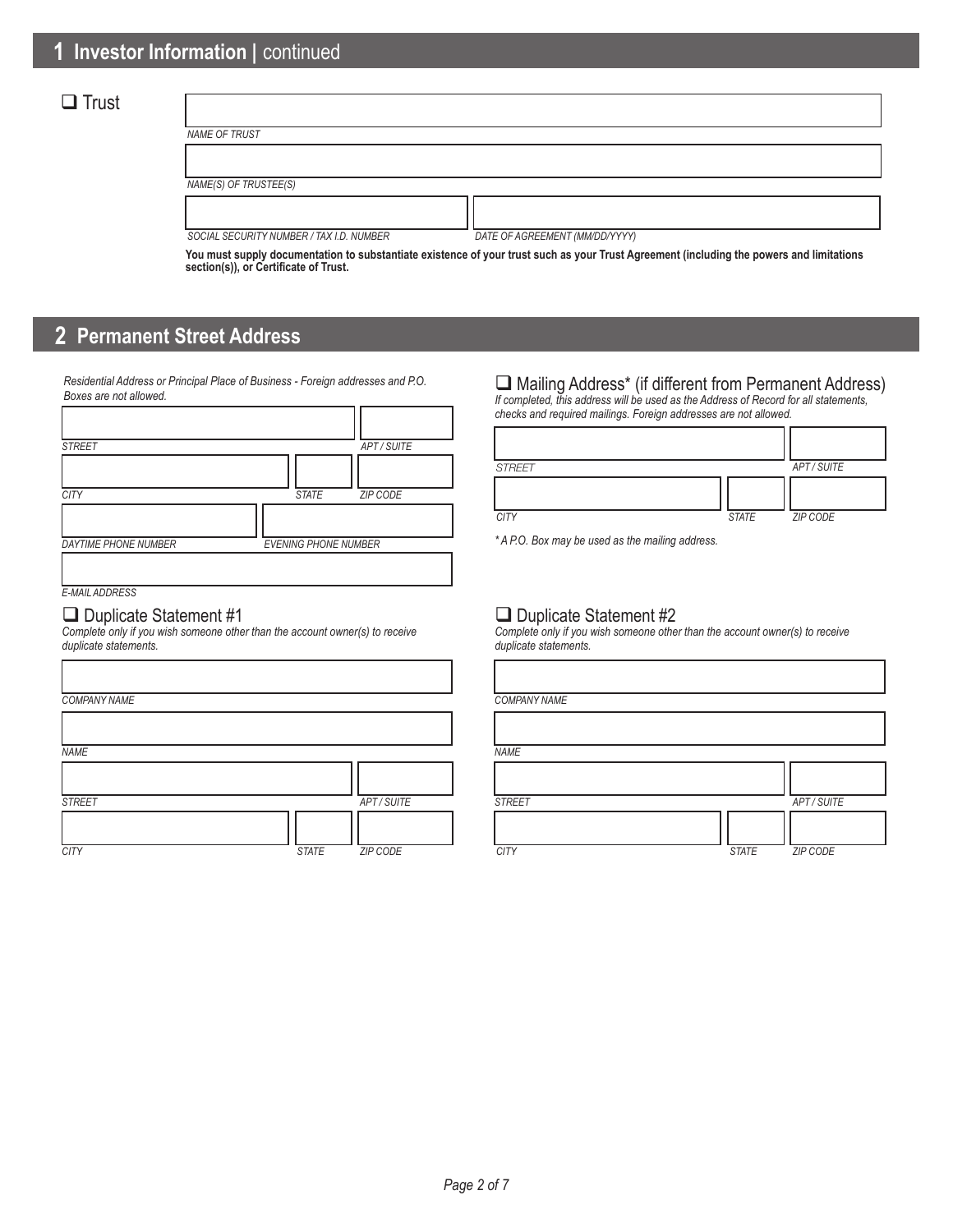# **3 Cost Basis Method**

The Cost Basis Method you elect applies to all covered shares acquired from January 1, 2012 forward and to all identically registered existing and future accounts you may establish, unless otherwise noted. The Cost Basis Method you select will determine the order in which shares are redeemed and how your cost basis information is calculated and subsequently reported to you and to the Internal Revenue Service (IRS). **Please consult your tax advisor to determine which Cost Basis Method best suits your specific situation.** If you do not elect a Cost Basis Method, your account will default to **Average Cost.**

### **Primary Method (Select only one)**

- **Average Cost –** averages the purchase price of acquired shares
- **First In, First Out** oldest shares are redeemed first
- **Last In, First Out** newest shares are redeemed first
- **Low Cost –** least expensive shares are redeemed first
- **High Cost** most expensive shares are redeemed first
- **Loss/Gain Utilization –** depletes shares with losses prior to shares with gains and short-term shares prior to long-term shares
- **Specific Lot Identification** you must specify the share lots to be sold at the time of a redemption (This method requires you elect a Secondary Method below, which will be used for systematic redemptions and in the event the lots you designate for a redemption are unavailable.)

Secondary Method – applies only if Specific Lot Identification was elected as the Primary Method (Select only one)

□ First In, First Out

Last In, First Out

 Low Cost

**□** High Cost

□ Loss/Gain Utilization

*Note: If a Secondary Method is not elected, First In, First Out will be used.*

# **4 Investment and Distribution Options**

### **By check:** Make check payable to Carillon Family of Funds.

 *Note: All checks must be in U.S. Dollars drawn on a domestic bank. The Fund will not accept payment in cash or money orders. The Fund does not accept post dated checks or any conditional order or payment. To prevent check fraud, the Fund will not accept third party checks, Treasury checks, credit card checks, traveler's checks or starter checks for the purchase of shares.*

### **By wire:** Call 1-800-421-4184.

*Note: A completed application is required in advance of a wire.*

**If you do not specify a class of shares, Class A shares will be purchased.**

### **Investment Amount**

 *\$1,000 Minimum \$50 AIP Reduced Minimum Class A,C \$100 AIP Reduced Minimum Class Y* Reinvest Capital Gains<br>
Capital Gains<br>
Cash\* Reinvest Cash\* Disc Cash\* Reinvest Cash\*  $\begin{array}{ccccccccccccccccc} \Box & & \Box & & \Box & & \vdots & \Box \end{array}$  $\begin{array}{ccccccccccccccccc} \Box & \Box & \Box & \Box & \Box & \Box \end{array}$  $\begin{array}{ccccccccccccccccc} \Box & & \Box & & \Box & & \vdots & \Box \end{array}$  $\begin{array}{ccccccccccccccccc} \Box & \Box & \Box & \Box & \Box & \Box \end{array}$  $\begin{array}{ccccccccccccccccc} \Box & \vdots & \Box & \Box & \Box \end{array}$  $\begin{array}{ccccccccccccccccc} \Box & \vdots & \Box & \Box & \Box \end{array}$  $\begin{array}{ccccccccccccccccc} \Box & \vdots & \Box & \Box & \Box \end{array}$  $\begin{array}{ccccccccccccccccc} \Box & \vdots & \Box & \Box & \Box \end{array}$  $\mathfrak{F}$ \$ \$ \$  $\begin{array}{ccccccccccccccccc} \Box & \Box & \Box & \Box & \Box & \Box \end{array}$  $\begin{array}{ccccccccccccccccc} \Box & \Box & \Box & \Box & \Box & \Box \end{array}$  $\begin{array}{ccccccccccccccccc} \Box & \Box & \Box & \Box & \Box & \Box \end{array}$  $\begin{array}{ccccccccccccccccc} \Box & \vdots & \Box & \Box & \Box \end{array}$  $\begin{array}{ccccccccccccccccc} \Box & \vdots & \Box & \Box & \Box \end{array}$  $\begin{array}{ccccccccccccccccc} \Box & \vdots & \Box & \Box & \Box \end{array}$ \$ \$ \$ Carillon Reams Core Bond Fund  $\Box$  Class A 4160  $\Box$  Class C 4161  $\Box$  Class Y 4068 Carillon Reams Core Plus Bond Fund  $\Box$  Class A 4165  $\Box$  Class C 4166  $\Box$  Class Y 4070 Carillon ClariVest Capital Appreciation Fund  $\Box$  Class A 3850  $\Box$  Class C 3851  $\Box$  Class Y 4175 Carillon ClariVest International Stock Fund  $\Box$  Class A 3946  $\Box$  Class C 3947  $\Box$  Class Y 4177 Carillon Eagle Growth & Income Fund  $\Box$  Class A 3868  $\Box$  Class C 3869  $\Box$  Class Y 4176 Carillon Eagle Mid Cap Growth Fund  $\Box$  Class A 3904  $\Box$  Class C 3905  $\Box$  Class Y 4179 Carillon Eagle Small Cap Growth Fund  $\Box$  Class A 3931  $\Box$  Class C 3932  $\Box$  Class Y 4181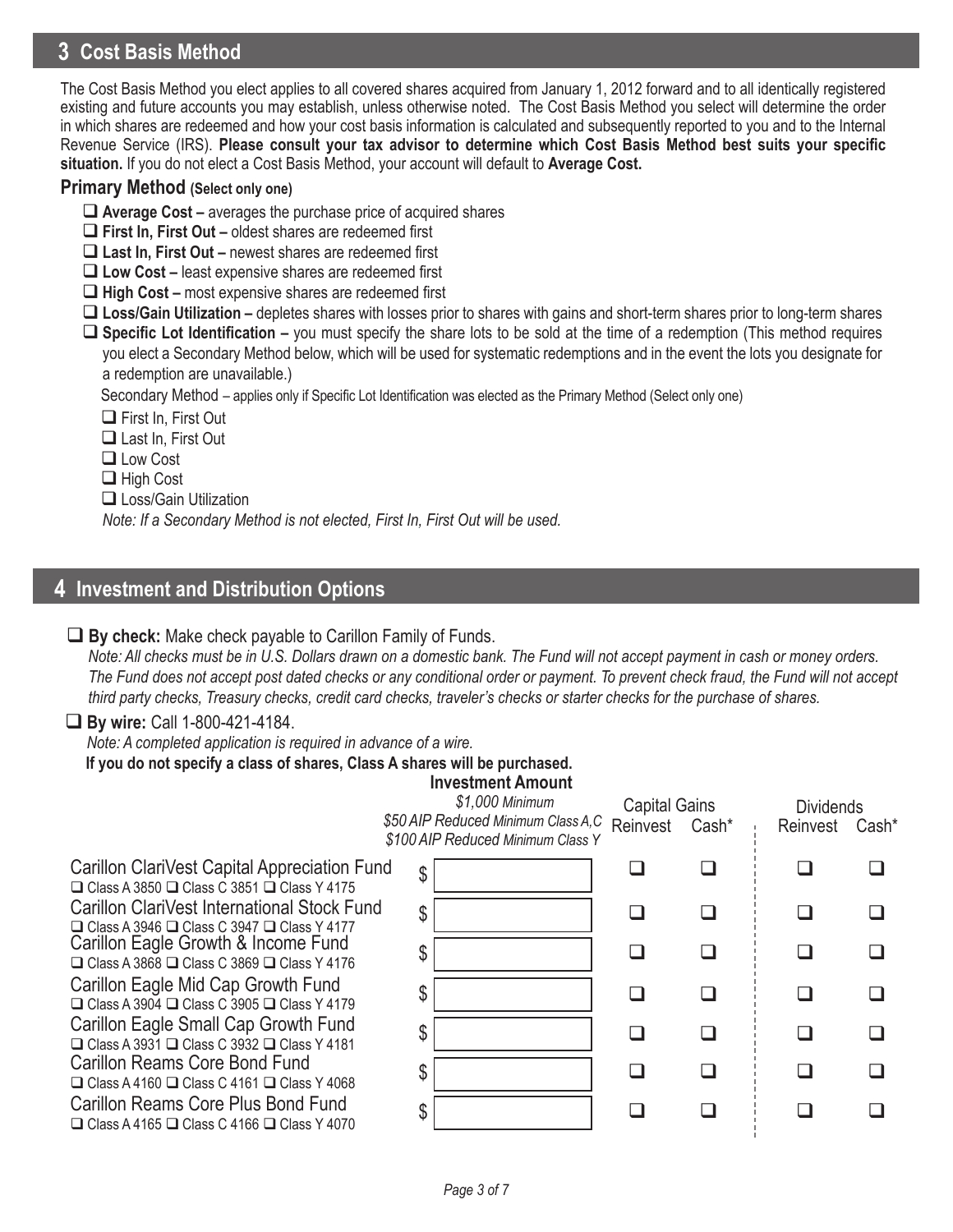# **4 Investment and Distribution Options |** continued



*If nothing is selected, capital gains and dividends will be reinvested.*

# \*Cash distribution should be paid by (select one): **□** Check to Address of Record □ ACH to Bank of Record

 *Valid Voided Check or Savings Deposit Slip Needed in Bank Information section*

# **5 Periodic Investment Program (PIP)**

If you choose this option, funds will be automatically transferred from your bank account. Please attach a voided check or savings deposit slip to Bank Information section of this application. We are unable to debit mutual fund or pass-through ("for further credit") accounts. *Your signed Application must be received up to 7 business days prior to initial transaction.*

### **Draw money for my PIP (check one):** □ Monthly □ Quarterly □ Semi-Annually □ Annually

#### *\$50 minimum*

*If no option is selected, the frequency will default to monthly.*

Carillon ClariVest Capital Appreciation Fund  $\Box$  Class A 3850  $\Box$  Class C 3851  $\Box$  Class Y 4175

Carillon ClariVest International Stock Fund  $\Box$  Class A 3946  $\Box$  Class C 3947  $\Box$  Class Y 4177

Carillon Eagle Growth & Income Fund  $\Box$  Class A 3868  $\Box$  Class C 3869  $\Box$  Class Y 4176

Carillon Eagle Mid Cap Growth Fund  $\Box$  Class A 3904  $\Box$  Class C 3905  $\Box$  Class Y 4179

Carillon Eagle Small Cap Growth Fund  $\Box$  Class A 3931  $\Box$  Class C 3932  $\Box$  Class Y 4181

Carillon Reams Core Bond Fund  $\Box$  Class A 4160  $\Box$  Class C 4161  $\Box$  Class Y 4068

Carillon Reams Core Plus Bond Fund  $\Box$  Class A 4165  $\Box$  Class C 4166  $\Box$  Class Y 4070

Carillon Reams Unconstrained Bond Fund  $\Box$  Class A 4170  $\Box$  Class C 4171  $\Box$  Class Y 4072

Carillon Scout Mid Cap Fund  $\Box$  Class A 4142  $\Box$  Class C 4143  $\Box$  Class Y 4147

Carillon Scout Small Cap Fund  $\Box$  Class A 4148  $\Box$  Class C 4149  $\Box$  Class Y 4153

#### *AMOUNT PER DRAW AMOUNT PER DRAW AMOUNT PER DRAW AMOUNT PER DRAW AMOUNT PER DRAW PIP START MONTH PIP START MONTH PIP START MONTH PIP START MONTH PIP START MONTH PIP START DAY PIP START DAY PIP START DAY PIP START DAY PIP START DAY AMOUNT PER DRAW PIP START MONTH PIP START DAY AMOUNT PER DRAW AMOUNT PER DRAW AMOUNT PER DRAW AMOUNT PER DRAW PIP START MONTH PIP START MONTH PIP START MONTH PIP START MONTH PIP START DAY PIP START DAY PIP START DAY PIP START DAY*

### *Please keep in mind that:*

• There is a fee if the automatic purchase cannot be made (assessed by redeeming shares from your account).

• Participation in the plan will be terminated upon redemption of all shares.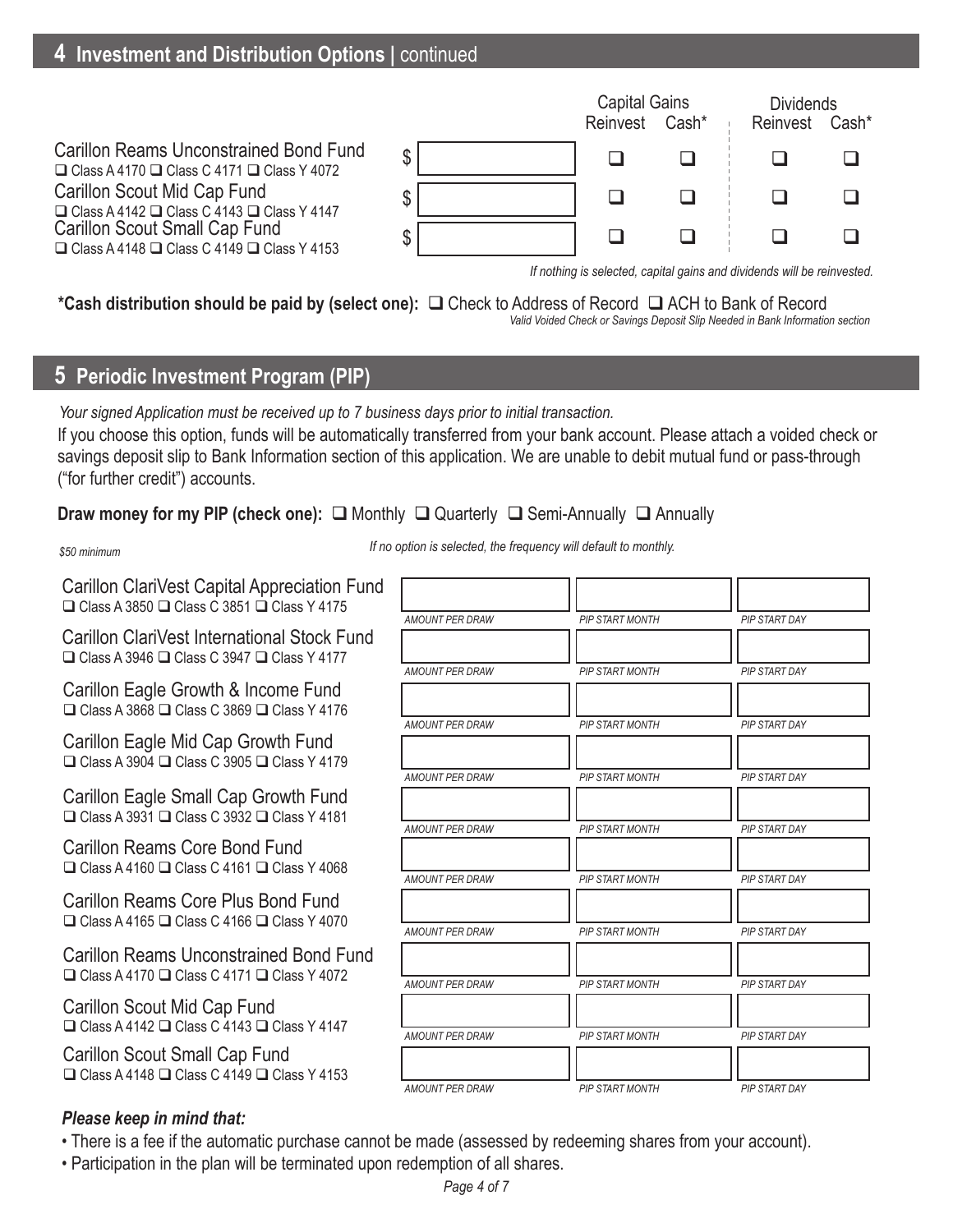## **6 Telephone and Internet Options**

You automatically have the ability to make telephone and/or internet purchases\*, redemptions\* or exchanges per the prospectus, unless you specifically decline below. See the prospectus for minimum and maximum amounts.

*\* You must provide bank instructions and a voided check or savings deposit slip in Bank Information section.* 

Please check the box below if you wish to decline these options. If the options are not declined, you are acknowledging acceptance of these options.

### **I decline telephone and/or internet transaction privileges.**

*Should you wish to add the options at a later date, a signature guarantee may be required. Please refer to the prospectus or call our shareholder services department for more information.*

## **7 Systematic Withdrawal Plan (SWP)**

*Your signed Application must be received at least 15 calendar days prior to initial transaction.*

 $\Box$  Payments will be mailed to address in Permanent Street Address section.

Payments will be deposited directly into your bank account. Please attach a voided check or savings deposit slip to Bank Informa-

tion section of this application. We are unable to credit mutual fund or pass-through ("for further credit") accounts.

**Make payments:** □ Monthly □ Quarterly □ Semi-Annually □ Annually starting with the month given here: **Date of withdrawl:**  $\Box$  1st  $\Box$  5th  $\Box$  10th  $\Box$  20th

Carillon ClariVest Capital Appreciation Fund  $\Box$  Class A 3850  $\Box$  Class C 3851  $\Box$  Class Y 4175

Carillon ClariVest International Stock Fund  $\Box$  Class A 3946  $\Box$  Class C 3947  $\Box$  Class Y 4177

Carillon Eagle Growth & Income Fund  $\Box$  Class A 3868  $\Box$  Class C 3869  $\Box$  Class Y 4176

Carillon Eagle Mid Cap Growth Fund  $\Box$  Class A 3904  $\Box$  Class C 3905  $\Box$  Class Y 4179

Carillon Eagle Small Cap Growth Fund  $\Box$  Class A 3931  $\Box$  Class C 3932  $\Box$  Class Y 4181

Carillon Reams Core Bond Fund  $\Box$  Class A 4160  $\Box$  Class C 4161  $\Box$  Class Y 4068

Carillon Reams Core Plus Bond Fund  $\Box$  Class A 4165  $\Box$  Class C 4166  $\Box$  Class Y 4070

Carillon Reams Unconstrained Bond Fund  $\Box$  Class A 4170  $\Box$  Class C 4171  $\Box$  Class Y 4072

Carillon Scout Mid Cap Fund  $\Box$  Class A 4142  $\Box$  Class C 4143  $\Box$  Class Y 4147

Carillon Scout Small Cap Fund  $\Box$  Class A 4148  $\Box$  Class C 4149  $\Box$  Class Y 4153

| <b>AMOUNT PER DRAW</b> | <b>SWP START MONTH</b> | <b>SWP START DAY</b> |
|------------------------|------------------------|----------------------|
|                        |                        |                      |
| AMOUNT PER DRAW        | <b>SWP START MONTH</b> | <b>SWP START DAY</b> |
| <b>AMOUNT PER DRAW</b> | <b>SWP START MONTH</b> | <b>SWP START DAY</b> |
| <b>AMOUNT PER DRAW</b> | <b>SWP START MONTH</b> | <b>SWP START DAY</b> |
|                        |                        |                      |
| <b>AMOUNT PER DRAW</b> | <b>SWP START MONTH</b> | <b>SWP START DAY</b> |
| <b>AMOUNT PER DRAW</b> | <b>SWP START MONTH</b> | <b>SWP START DAY</b> |
| AMOUNT PER DRAW        | <b>SWP START MONTH</b> | <b>SWP START DAY</b> |
| <b>AMOUNT PER DRAW</b> | <b>SWP START MONTH</b> | <b>SWP START DAY</b> |
|                        |                        |                      |
| <b>AMOUNT PER DRAW</b> | <b>SWP START MONTH</b> | <b>SWP START DAY</b> |
| <b>AMOUNT PER DRAW</b> | <b>SWP START MONTH</b> | <b>SWP START DAY</b> |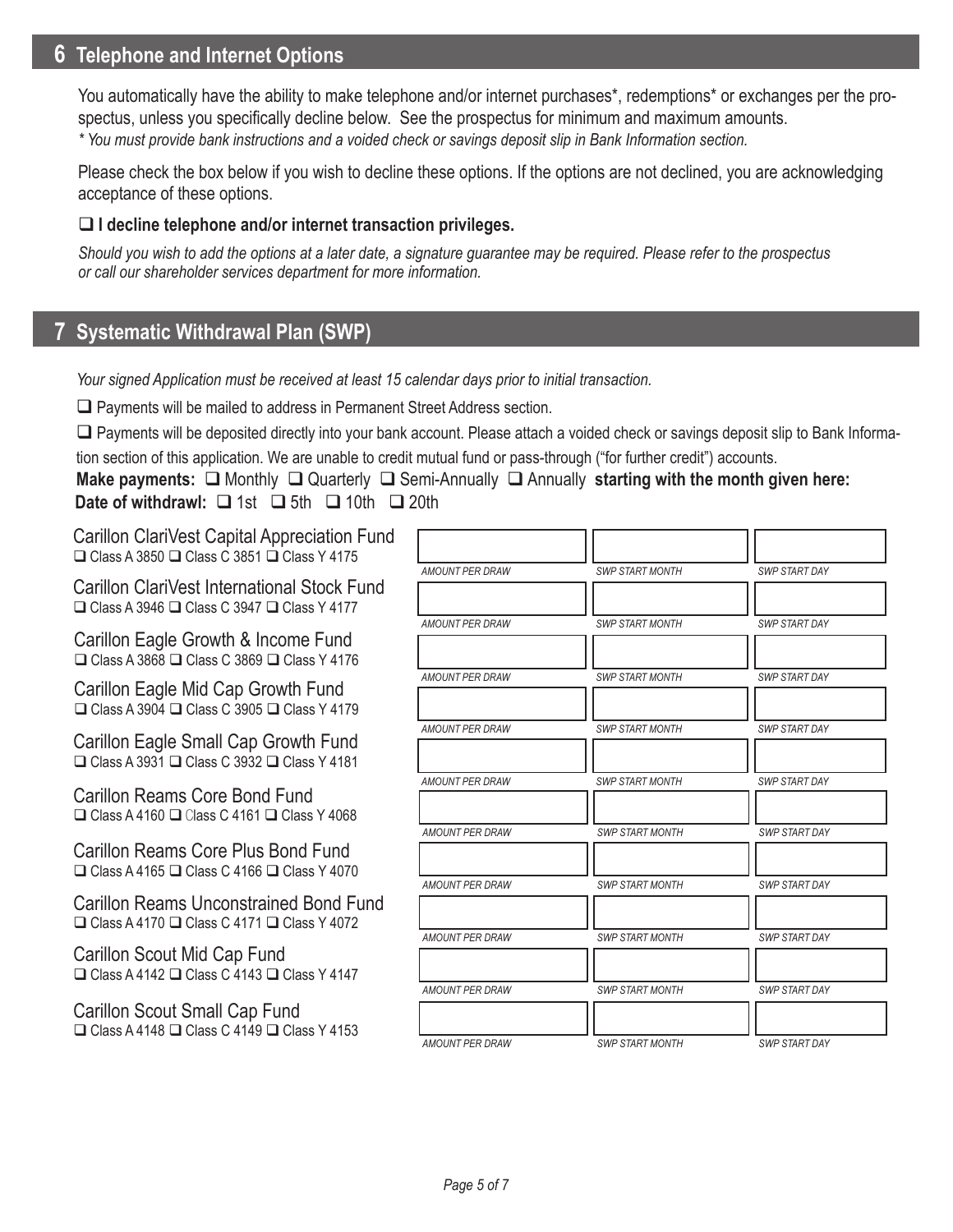## **78 Bank Information Bank Information**

*If you selected any options which require banking information, please attach a voided check or preprinted savings deposit slip. We are unable to debit or credit mutual fund or pass-through ("for further credit") accounts.* 

*Please contact your financial institution to determine if it participates in the Automated Clearing House System (ACH).*



## **9 Letter of Intent**

 $\Box$  I agree to the terms of the Letter of Intent set forth in the prospectus. Although I am not obligated to do so, it is my intention to invest over a 13-month period in shares of the Carillon Family of Funds on which a sales load has been paid an aggregate amount equal to at least:

 $\Box$  \$25,000  $\Box$  \$50,000  $\Box$  \$100,000  $\Box$  \$250,000  $\Box$  \$500,000  $\Box$  \$1,000,000

### **10 Rights of Accumulation**

A reduced sales load applies to any purchase of Carillon Family of Funds shares, sold with a sales load, where an investor's then-current investment is \$25,000 or more. If you have additional Carillon Family of Funds accounts, please list them here:

Existing Account Number(s):

### **11 E-Delivery Options**

**I would like to:**

- $\Box$  Receive prospectuses, annual reports and semi annual reports electronically
- $\Box$  Receive statements electronically
- $\Box$  Receive tax statements electronically

By selecting any of the above options, you agree to waive the physical delivery of the prospectus, fund reports, account statements and/or tax forms. If you have opted to receive your statements or tax forms electronically, you will need to establish on-line access to your account, which you may do once your account has been established by visiting www.carillontower.com.

### **Please note, you must provide your email address in the Permanent Street Address section to enroll in eDelivery.**